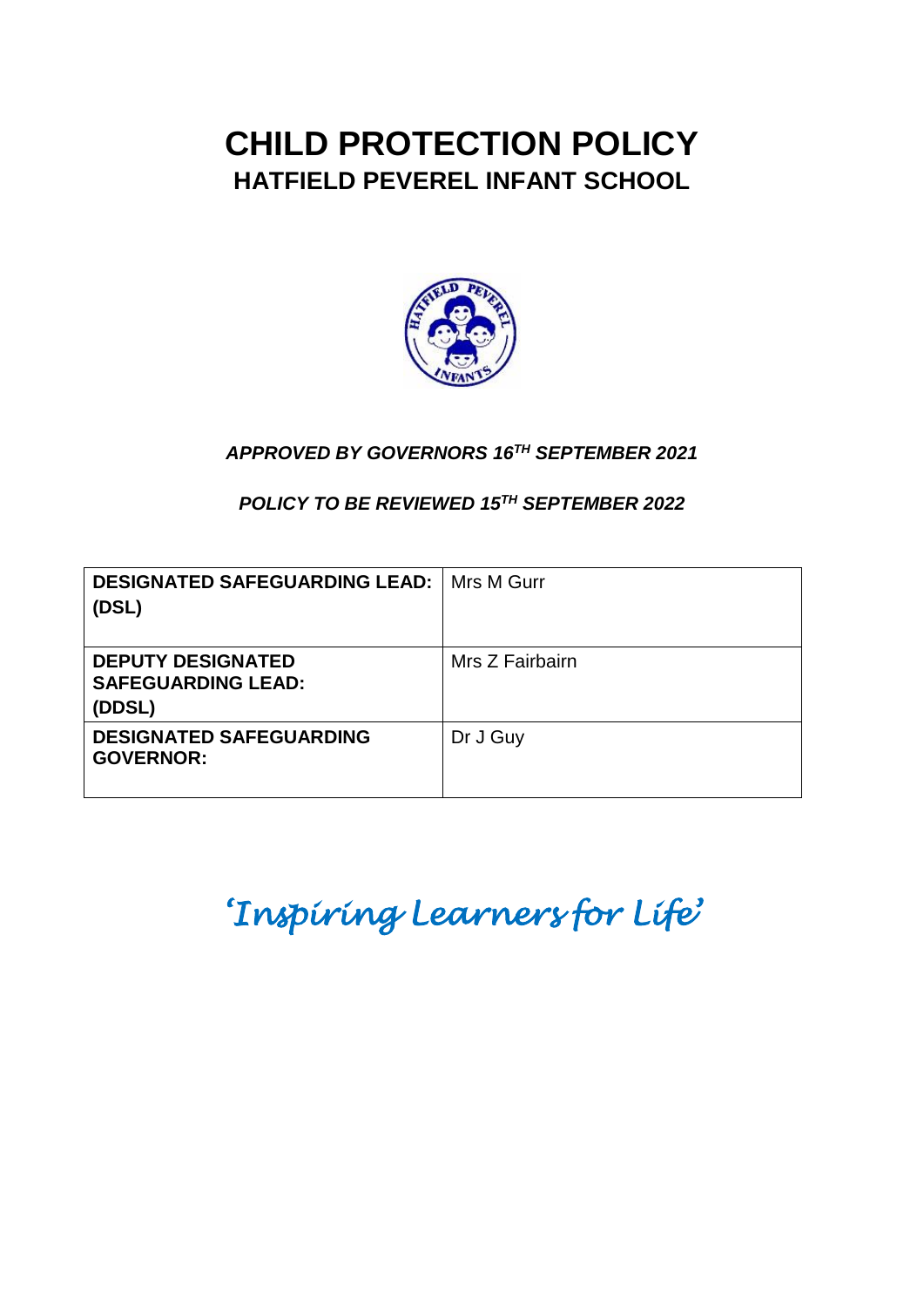# **Contents**

| 1                 | <b>Introduction</b>                                        |
|-------------------|------------------------------------------------------------|
| $\mathbf 2$       | <b>Statutory Framework</b>                                 |
| 3                 | <b>Roles and responsibilities</b>                          |
| 4                 | Types of abuse / specific safeguarding issues              |
| 5                 | Children potentially at risk of greater harm               |
| 6                 | <b>Procedures</b>                                          |
| 7                 | <b>Training</b>                                            |
| 8                 | <b>Professional confidentiality</b>                        |
| 9                 | <b>Records and information sharing</b>                     |
| 10                | <b>Interagency working</b>                                 |
| 11                | Allegations about members of the workforce                 |
| 12                | Use of reasonable force                                    |
| 13                | Whistleblowing                                             |
| <b>Appendix A</b> | <b>Children and Families Service Map and Key Contacts</b>  |
| <b>Appendix B</b> | <b>Essex Windscreen of Need and levels of intervention</b> |
| <b>Appendix C</b> | <b>Missing Children Protocol</b>                           |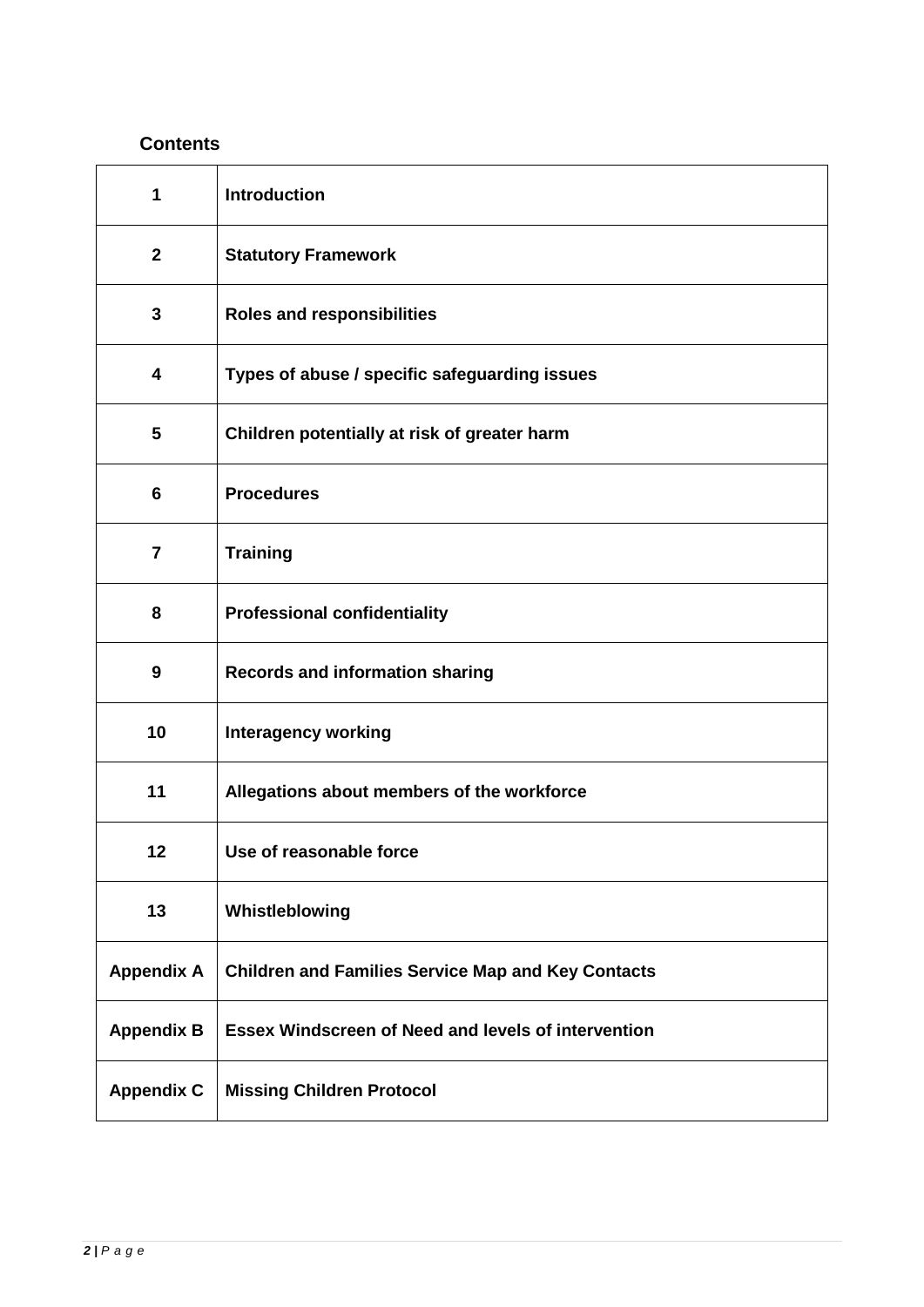## **CHILD PROTECTION POLICY FOR HATFIELD PEVEREL INFANT SCHOOL Introduction**

Schools and their staff form part of the wider safeguarding system for children. Everyone who comes into contact with children and their families and carers has a role to play in safeguarding children. In order to fulfil this responsibility effectively, all professionals should make sure their approach is child-centred. This means that they should consider, at all times, what is in the best interests of the child.

*(Keeping Children Safe in Education – DfE, 2021)*

This Child Protection policy is for all staff, parents, governors, volunteers and the wider school community. It forms part of the safeguarding arrangements for our school and should be read in conjunction with the following:

- Keeping Children Safe in Education (DfE, 2021)
- the school Behaviour policy;
- the school Staff Behaviour policy (sometimes called Staff Code of Conduct);
- the safeguarding response to children missing from education
- the role of the designated safeguarding lead (Annex B of KCSIE)

Safeguarding and promoting the welfare of children *(everyone under the age of 18)* is defined in Keeping Children Safe in Education as:

- Protecting children from maltreatment
- Preventing impairment of children's mental and physical health or development
- Ensuring that children grow up in circumstances consistent with the provision of safe and effective care
- Taking action to enable all children to have the best outcomes

Our school has a whole-school approach to safeguarding, which ensures that keeping children safe is at the heart of everything we do and underpins all systems, processes and policies. It is important that our values are understood and shared by all children, staff, parents / carers, governors and the wider school community. Only by working in partnership, can we truly keep children safe.

# **2. Statutory framework**

There is government guidance set out in [Working Together \(DfE, 2018\)](https://assets.publishing.service.gov.uk/government/uploads/system/uploads/attachment_data/file/942454/Working_together_to_safeguard_children_inter_agency_guidance.pdf) on how agencies must work in partnership to keep children safe. This guidance places a shared and equal duty on three Safeguarding Partners (the Local Authority, Police and Health) to work together to safeguard and promote the welfare of all children in their area under multiagency safeguarding arrangements. These arrangements sit under the **Essex** [Safeguarding Children Board](http://www.escb.co.uk/Home.aspx) (ESCB). In Essex, the statutory partners are Essex County Council, Essex Police and five of the seven Clinical Commissioning Groups covering the county.

Section 175 of the Education Act 2002 *(Section 157 for Independent schools)* places a statutory responsibility on the governing body to have policies and procedures in place that safeguard and promote the welfare of children who are pupils of the school.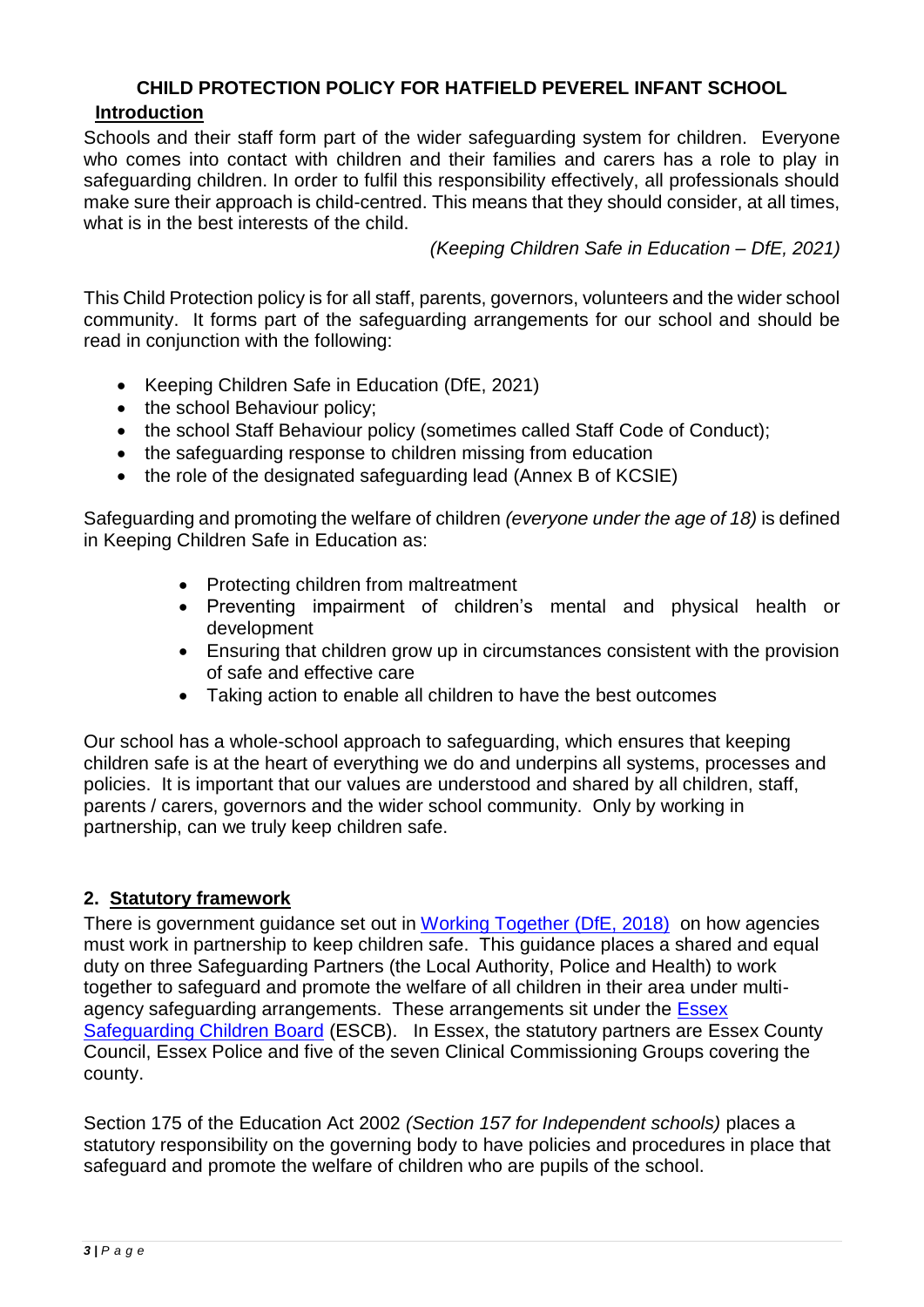In Essex, all professionals must work in accordance with the **SET Procedures**. Our school also works in accordance with the following legislation and guidance *(this is not an exhaustive list)*:

[Keeping Children Safe in Education \(DfE, 2021\)](https://www.gov.uk/government/publications/keeping-children-safe-in-education--2) [Working Together \(DfE, 2018\)](https://assets.publishing.service.gov.uk/government/uploads/system/uploads/attachment_data/file/942454/Working_together_to_safeguard_children_inter_agency_guidance.pdf) Education Act (2002) [Effective Support for Children and Families in Essex](http://www.escb.co.uk/Portals/67/Documents/professionals/EffectiveSupportBooklet2017v5-FINAL.pdf) (ESCB) [Counter-Terrorism and Security Act \(HMG, 2015\)](http://www.legislation.gov.uk/ukpga/2015/6/contents) [Serious Crime Act 2015](https://www.gov.uk/government/collections/serious-crime-bill) (Home Office, 2015) Children and Social Work Act (2017) Children Missing Education - [statutory guidance for local authorities \(DfE, 2016\)](https://assets.publishing.service.gov.uk/government/uploads/system/uploads/attachment_data/file/550416/Children_Missing_Education_-_statutory_guidance.pdf) Sexual Offences Act (2003) Education (Pupil Registration) Regulations 2006 [Information sharing advice for safeguarding practitioners \(HMG, 2018\)](https://assets.publishing.service.gov.uk/government/uploads/system/uploads/attachment_data/file/721581/Information_sharing_advice_practitioners_safeguarding_services.pdf) [Data Protection Act \(2018\)](http://www.legislation.gov.uk/ukpga/2018/12/pdfs/ukpga_20180012_en.pdf) [What to do if you're worried a child is being abused \(](https://www.gov.uk/government/uploads/system/uploads/attachment_data/file/419604/What_to_do_if_you_re_worried_a_child_is_being_abused.pdf)HMG, 2015) [Searching, screening and confiscation](https://assets.publishing.service.gov.uk/government/uploads/system/uploads/attachment_data/file/674416/Searching_screening_and_confiscation.pdf) (DfE, 2018) Children Act (1989) Children Act (2004) [Preventing and Tackling Bullying \(DfE, 2017\)](https://www.gov.uk/government/uploads/system/uploads/attachment_data/file/623895/Preventing_and_tackling_bullying_advice.pdf) Female Genital Mutilation Act 2003 (S. 74 - Serious Crime Act 2015) [Sexual violence and sexual harassment between children in schools and colleges \(DfE,](https://www.gov.uk/government/publications/sexual-violence-and-sexual-harassment-between-children-in-schools-and-colleges)  [2021\)](https://www.gov.uk/government/publications/sexual-violence-and-sexual-harassment-between-children-in-schools-and-colleges) [Promoting positive emotional well-being and reducing the risk of suicide \(ESCB, 2018\)](https://schools.essex.gov.uk/pupils/Safeguarding/Emotional_Wellbeing_and_Mental_Health/Documents/Promoting%20Positive%20Emotional%20Well-being%20and%20Reducing%20the%20Risk%20of%20Suicide%20-%20Autumn%202018.pdf) [Preventing youth violence and gang involvement \(Home Office, 2015\)](https://assets.publishing.service.gov.uk/government/uploads/system/uploads/attachment_data/file/418131/Preventing_youth_violence_and_gang_involvement_v3_March2015.pdf) [Criminal Exploitation of children and vulnerable adult -](https://assets.publishing.service.gov.uk/government/uploads/system/uploads/attachment_data/file/741194/HOCountyLinesGuidanceSept2018.pdf) county lines guidance (Home Office, [2018\)](https://assets.publishing.service.gov.uk/government/uploads/system/uploads/attachment_data/file/741194/HOCountyLinesGuidanceSept2018.pdf) [Teaching on-line safety in schools \(DfE, 2019\)](https://assets.publishing.service.gov.uk/government/uploads/system/uploads/attachment_data/file/811796/Teaching_online_safety_in_school.pdf) Education Access Team CME [/ Home Education policy and practice \(ECC, 2018\)](https://schools.essex.gov.uk/pupils/Education_Access/Documents/Education%20Access%20-%20CME%20and%20EHE%20Team%20-%20Policy%20and%20Practice%20Guidance%20document.pdf) [Understanding and Supporting Behaviour -](https://schools.essex.gov.uk/pupils/Safeguarding/Pages/understanding-and-supporting-behaviour.aspx) good practice for schools (ECC, 2021)

# **3. Roles and responsibilities**

All adults working with or on behalf of children have a responsibility to protect them and to provide a safe environment in which they can learn and achieve their full potential. However, there are key people within schools and the Local Authority who have specific responsibilities under child protection procedures. The names of those in our school with these specific responsibilities (the designated safeguarding lead and deputy designated safeguarding lead) are shown on the cover sheet of this document. However, we are clear that safeguarding is everyone's responsibility and that everyone who comes into contact with children has a role to play.

# **The governing body**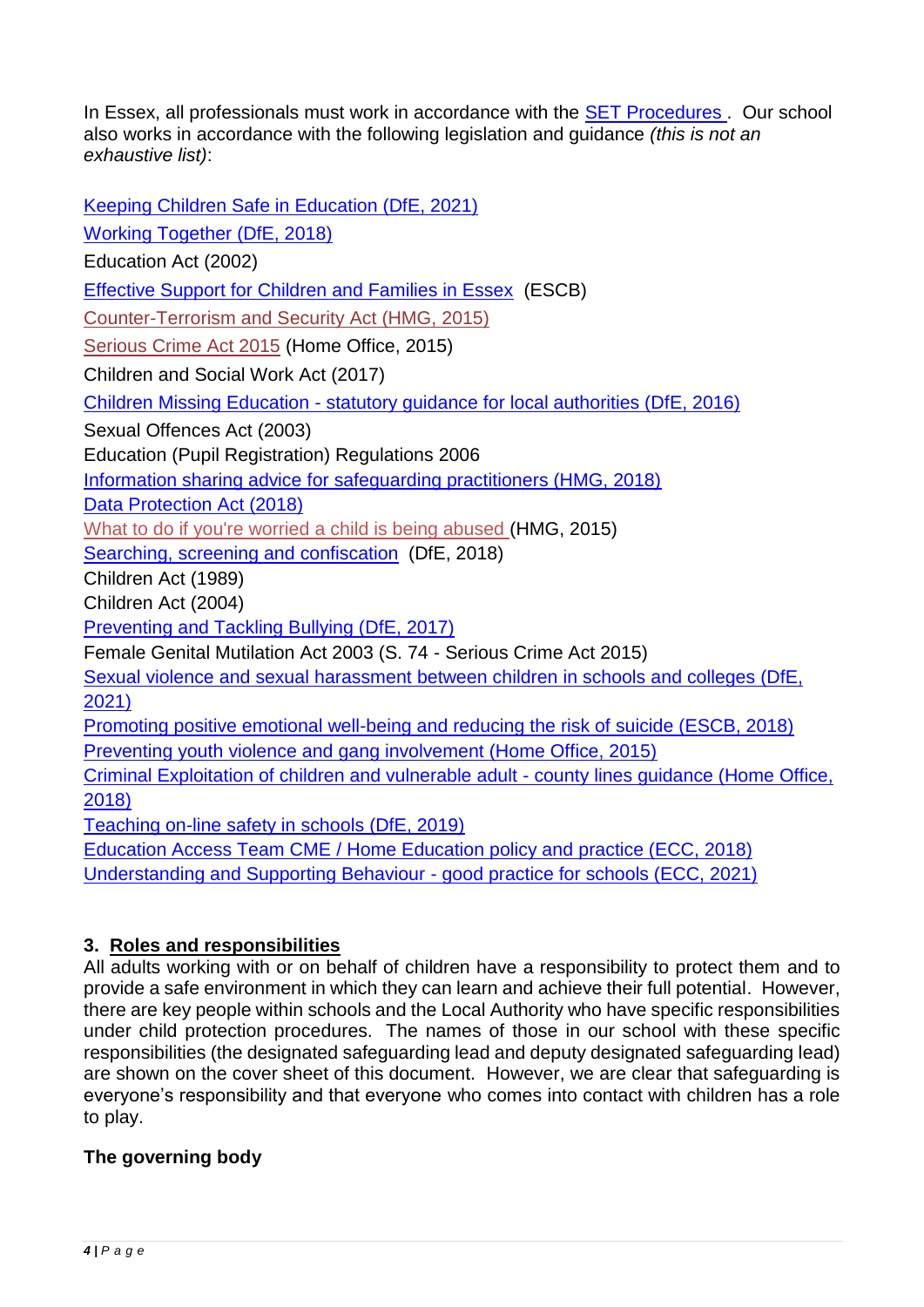The governing body ensures that the policies, procedures and training in our school are effective and comply with the law at all times. It ensures that all required policies relating to safeguarding are in place, that the child protection policy reflects statutory and local guidance and is reviewed at least annually.

The governor for safeguarding arrangements is named on the front cover of this document. This governor takes strategic responsibility at governing body level for safeguarding arrangements in our school. The governing body ensures there is a named designated safeguarding lead and at least one deputy safeguarding lead in place (also named on the front cover).

The governing body ensures the school contributes to inter-agency working, in line with statutory and local guidance. It ensures that information is shared and stored appropriately and in accordance with statutory requirements.

The governing body ensures that all adults in our school who work with children undergo safeguarding and child protection training at induction as appropriate and that it is then regularly updated. All staff members receive regular safeguarding and child protection updates, at least annually, to provide them with the relevant skills and knowledge to keep our children safe.

The governing body ensures our pupils are taught about safeguarding (including online safety) through teaching and learning opportunities as part of a broad and balanced curriculum. We work in accordance with government regulations which make the subjects of Relationships Education (for primary age pupils) and Relationships and Sex Education (for secondary age pupils) and Health Education (for all pupils in state-funded schools) mandatory.

The governing body and school leadership team are responsible for ensuring the school follows recruitment procedures that help to deter, reject or identify people who might abuse children. It adheres to statutory responsibilities to check adults working with children and has recruitment and selection procedures in place (see the school's 'Safer Recruitment' policy for further information). It ensures that volunteers are appropriately supervised in school.

#### **The Headteacher**

The Teachers' Standards 2012 state that teachers (which includes headteachers) should safeguard children's wellbeing and maintain public trust in the teaching profession as part of their professional duties. The Headteacher works in accordance with all statutory requirements for safeguarding and is responsible for ensuring that safeguarding policies and procedures adopted by the governing body are followed by all staff.

#### **The Designated Safeguarding Lead (and Deputy / Deputies)**

The designated safeguarding lead in school has ultimate lead responsibility for safeguarding and child protection. Their role includes managing child protection referrals, working with other agencies, ensuring all staff are appropriately trained and raising awareness of all safeguarding and child protection policies and procedures. They ensure that everyone in school (including temporary staff, volunteers and contractors) is aware of these procedures and that they are followed at all times. They act as a source of advice and support for other staff (on child protection matters) and ensure that timely referrals to Essex Children's Social Care (Children and Families Hub) are made in accordance with current SET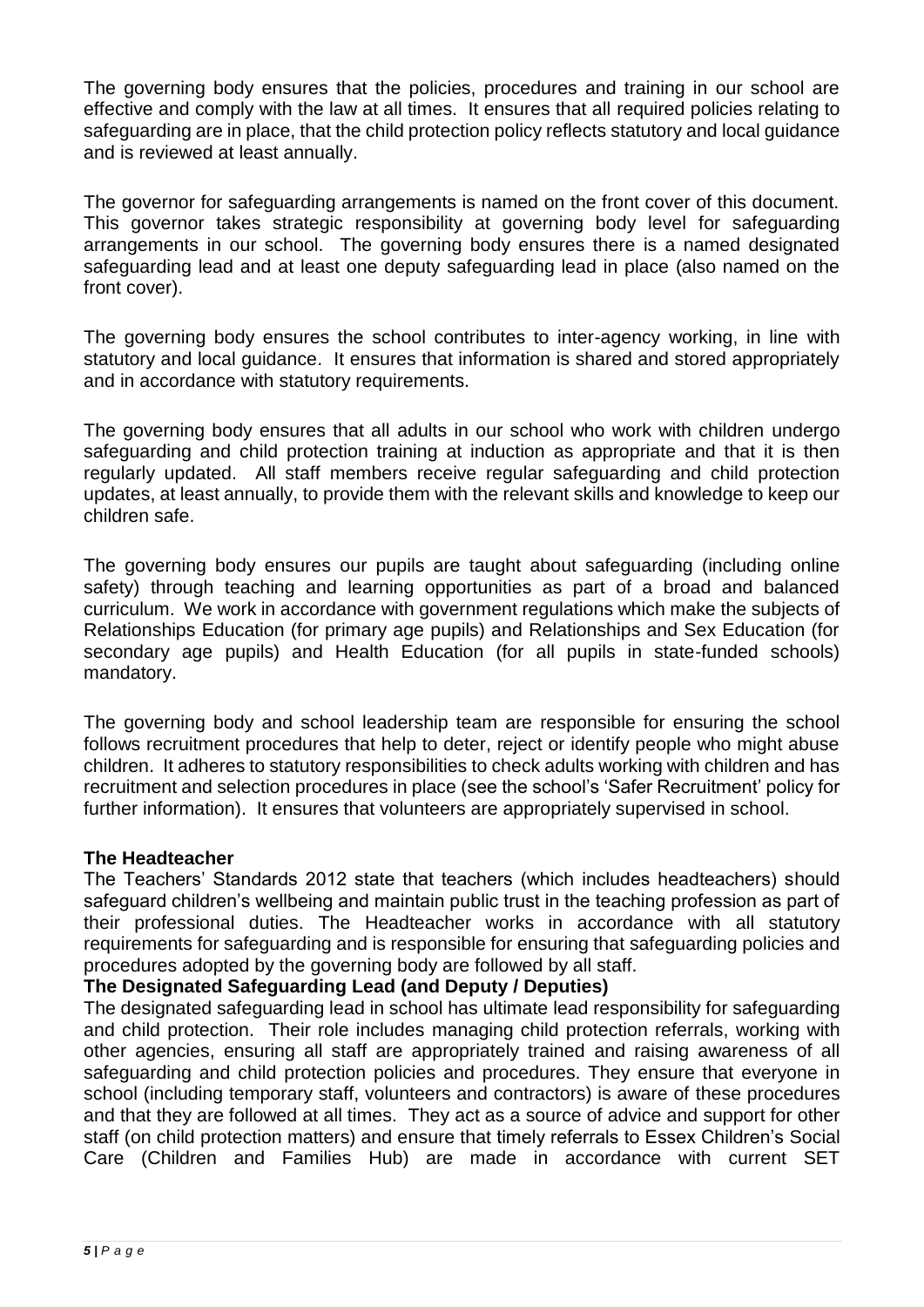procedures. They work with the local authority and the ESCB as required and ensure that information is shared appropriately.

The deputy/deputies designated safeguarding lead is / are trained to the same standard as the designated safeguarding lead. If for any reason the designated safeguarding lead is unavailable, the deputy/deputies designated safeguarding lead will act in their absence*.* 

# **All school staff**

Everyone in our school has a responsibility to provide a safe learning environment in which our children can learn. Any child may benefit from early help and all staff members are aware of the local early help process and our role in it. They are aware of signs of abuse and neglect so they are able to identify children who may be in need of help or protection. All staff members are aware of and follow school processes (as set out in this policy) and are aware of how to make a referral to Social Care if there is a need to do so. If staff have any concerns about a child's welfare, they must act on them immediately and speak with the designated safeguarding lead (or deputy) – they do not assume that others have taken action.

# **4. Types of abuse / specific safeguarding issues**

Keeping Children Safe in Education (DfE, 2021) describes abuse in the following way:

*"Somebody may abuse or neglect a child by inflicting harm or by failing to act to prevent harm. Children may be abused in a family or in an institutional or community setting by those known to them or, more rarely, by others. Abuse can take place wholly online, or technology may be used to facilitate offline abuse. Children may be abused by an adult or adults or another child or children"*

Keeping Children Safe in Education refers to four categories of abuse:

- Physical
- Emotional
- Sexual
- Neglect

Our staff will always reassure children who report abuse / victims of abuse that they are taken seriously and that they will be supported and kept safe. We will never make a child feel ashamed for reporting abuse, nor make them feel they are causing a problem.

All staff in our school are aware of the signs of abuse and neglect so we are able to identify children who may be in need of help or protection. All staff are aware of environmental factors which may impact on a child's welfare and safety and understand safeguarding in the wider context (contextual safeguarding). We understand that abuse, neglect and safeguarding issues are rarely 'stand-alone' events and that, in most cases, multiple issues will overlap.

In addition, staff are aware of other types of abuse and safeguarding issues that can put children at risk of harm. We understand that behaviours linked to issues such as drug taking and / or alcohol misuse, deliberately missing education and consensual / non-consensual sharing of nudes and semi-nudes images can be signs that children are at risk.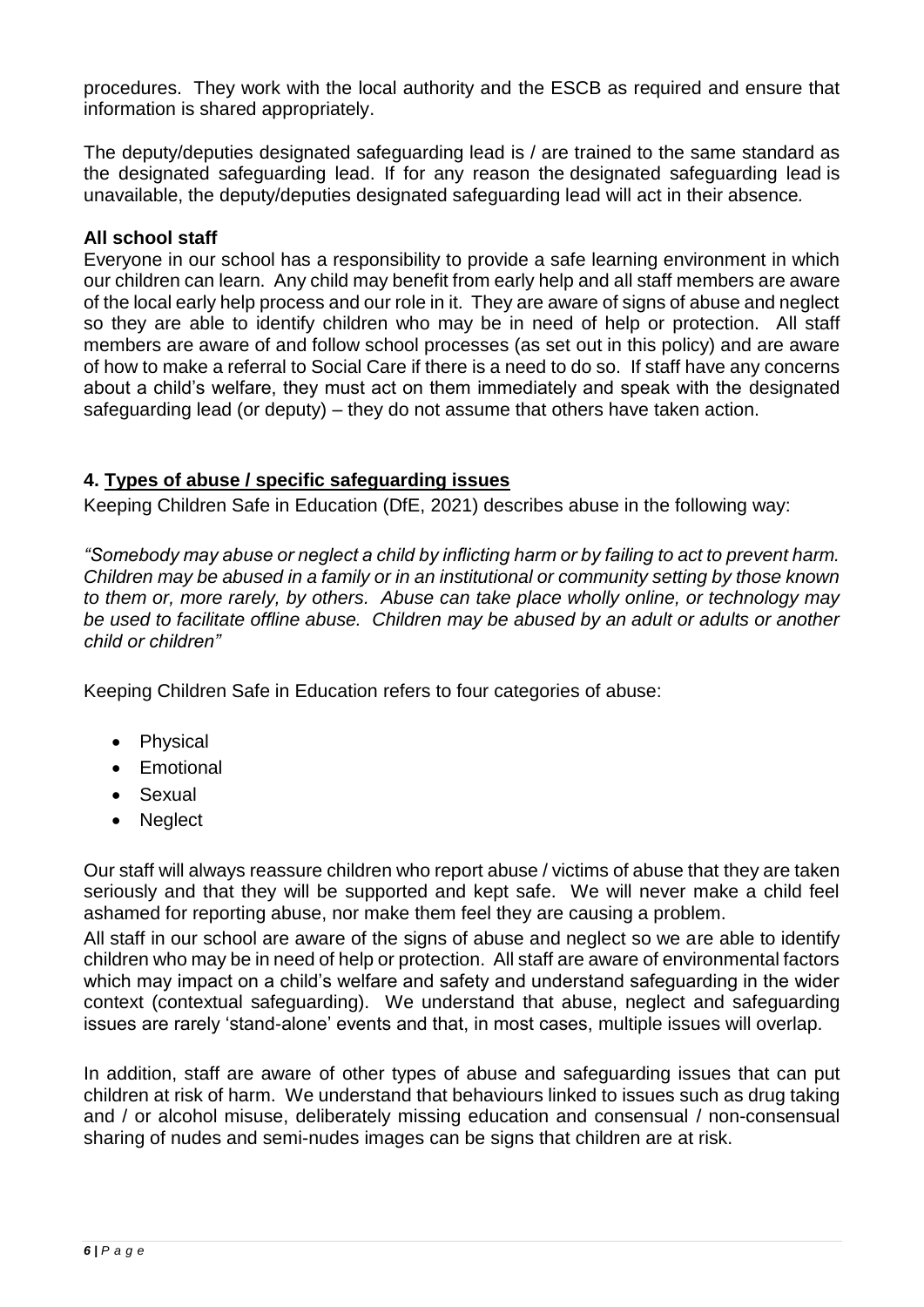# **Child criminal exploitation (CCE) and Child Sexual Exploitation (CSE)**

Both CCE and CSE are forms of abuse that occur where an individual or group takes advantage of an imbalance in power to coerce, manipulate or deceive a child into taking part in sexual or criminal activity, in exchange for something the victim needs or wants, and/or for the financial advantage or increased status of the perpetrator or facilitator and/or through violence or the threat of violence. CSE and CCE can affect children, both male and female and can include children who have been moved (commonly referred to as trafficking) for the purpose of exploitation.

Some specific forms of CCE can include children being forced or manipulated into transporting drugs or money through county lines, working in cannabis factories, shoplifting or pickpocketing. They can also be forced or manipulated into committing vehicle crime or threatening/committing serious violence to others.

Child Sexual Exploitation (CSE) is a form of child abuse, which can happen to boys and girls from any background or community. It may occur over time, or be a one-off occurrence. In Essex, the definition of Child Sexual Exploitation (CSE) from the Department of Education (DfE, 2017) has been adopted:

*"Child Sexual Exploitation is a form of child sexual abuse. It occurs when an individual or group takes advantage of an imbalance of power to coerce, manipulate or deceive a child or young person under the age of 18 into sexual activity (a) in exchange for something the victim needs or wants, and/or (b) for the financial advantage or increased status of the perpetrator or facilitator. The victim may have been sexually exploited even if the sexual activity appears consensual. Child sexual exploitation does not always involve physical contact; it can also occur through the use of technology".*

It is understood that a significant number of children who are victims of CSE go missing from home, care and education at some point. Our school is alert to the signs and indicators of a child becoming at risk of, or subject to, CSE and will take appropriate action to respond to any concerns. The designated safeguarding lead will lead on these issues and work with other agencies as appropriate. This [one page process map](https://www.escb.co.uk/media/2075/cse-1-pager-sept-2019.pdf) sets out arrangements for CSE in Essex.

#### **Children missing from education**

All children, regardless of their age, ability, aptitude and any special education needs they may have, are entitled to a full-time education. Our school recognises that a child missing education is a potential indicator of abuse or neglect and will follow the school procedures for unauthorised absence and for children missing education. It is also recognised that, when not in school, children may be vulnerable to or exposed to other risks, so we work with parents and other partners to keep children in school whenever possible.

Parents should always inform us of the reason for any absence. Where contact is not made, a referral may be made to another appropriate agency [\(Education Access Team,](https://schools.essex.gov.uk/pupils/Education_Access/Pages/default.aspx) Social Care or Police). Parents are required to provide at least two emergency contact numbers to the school, to enable us to communicate with someone if we need to.

Our school must inform the local authority of any pupil who has been absent without school permission for a continuous period of 10 days or more.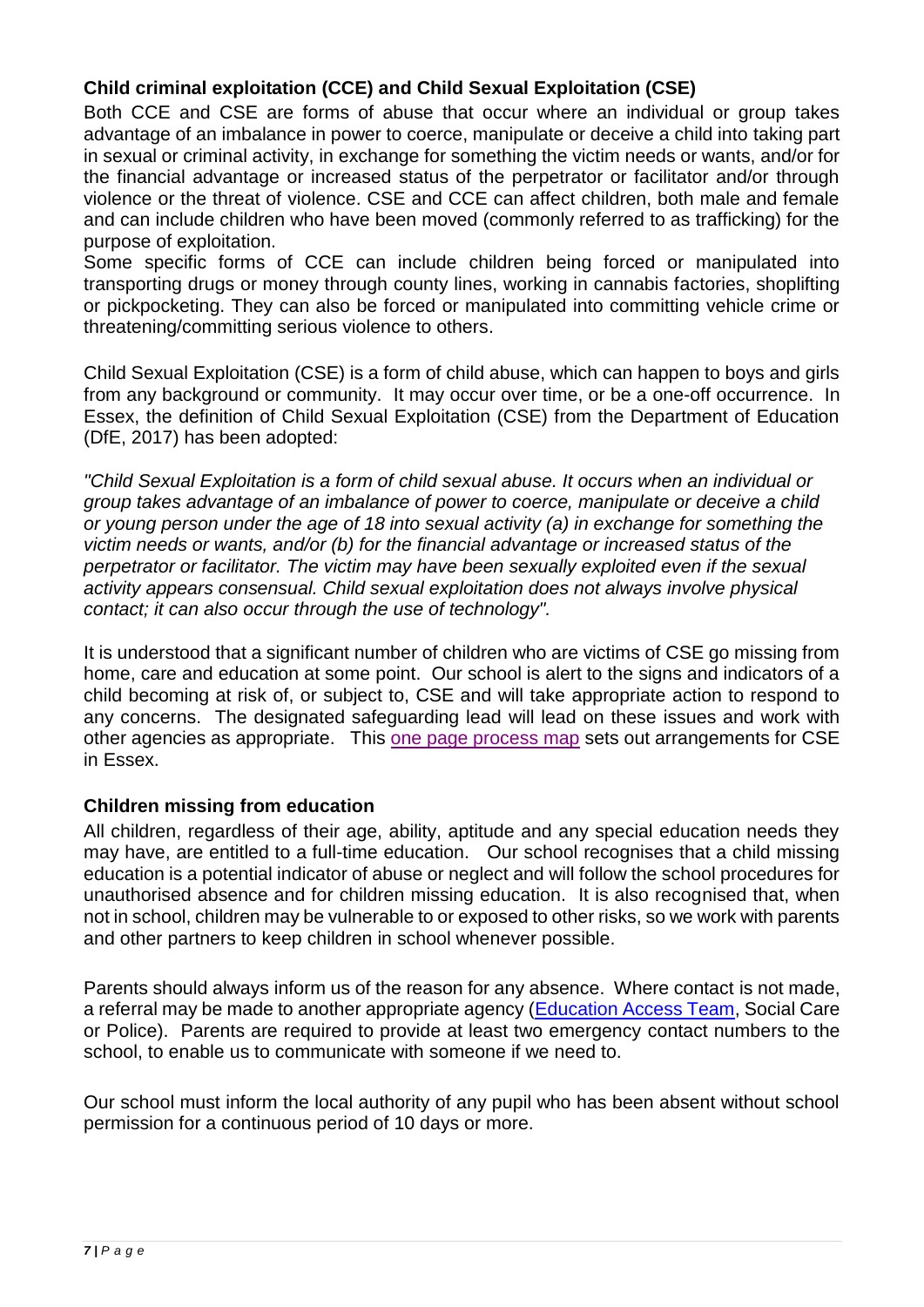We work in accordance with the Essex Protocol for children who go missing during the school day (see Appendix C), to ensure that there is an appropriate response to children who go missing.

## **Contextual safeguarding**

Safeguarding incidents and behaviours can be associated with factors outside our school. All staff are aware of contextual safeguarding and the fact they should consider whether wider environmental factors present in a child's life are a threat to their safety and / or welfare. To this end, we will consider relevant information when assessing any risk to a child and share it with other agencies to support better understanding of a child and their family.

#### **Domestic abuse**

Domestic abuse can encompass a wide range of behaviours and may be a single incident or a pattern of incidents. Domestic abuse is not limited to physical acts of violence or threatening behaviour, and can include emotional, psychological, controlling or coercive behaviour, sexual and/or economic abuse. Our school recognises that exposure to domestic abuse can have a serious, long-term emotional and psychological impact on children. We work with other key partners and will share relevant information where there are concerns that domestic abuse may be an issue for a child or family or be placing a child at risk of harm.

## **So-called 'honour-based violence' (including Female Genital Mutilation and forced marriage)**

*Female Genital Mutilation* (FGM) comprises all procedures involving partial or total removal of the external female genitalia or other injury to female genital organs. It is illegal in the UK and a form of child abuse.

As of October 2015, the Serious Crime Act 2015 (Home Office, 2015) introduced a duty on teachers (and other professionals) to notify the police of known cases of female genital mutilation where it appears to have been carried out on a girl under the age of 18. Our school will operate in accordance with the statutory requirements relating to this issue, and in line with local safeguarding procedures.

A *forced marriage* is one entered into without the full consent of one or both parties. It is where violence, threats or other forms of coercion is used and is a crime. Our staff understand how to report concerns where this may be an issue.

#### **Mental health**

Our staff are aware that mental health problems can, in some cases, be an indicator that a child has suffered or is at risk of suffering abuse, neglect or exploitation. We understand that, where children have suffered abuse or other potentially traumatic adverse childhood experiences, this can have a lasting impact throughout childhood, adolescence and into adulthood. Where we have concerns this may impact on mental health, we will seek advice and work with other agencies as appropriate to support a child and ensure they receive the help they need.

Positive mental health is the concern of the whole community and we recognise that schools play a key part in this. Our school aims to develop the emotional wellbeing and resilience of all pupils and staff, as well as provide specific support for those with additional needs. We understand that there are risk factors which increase someone's vulnerability and protective factors that can promote or strengthen resiliency. The more risk factors present in an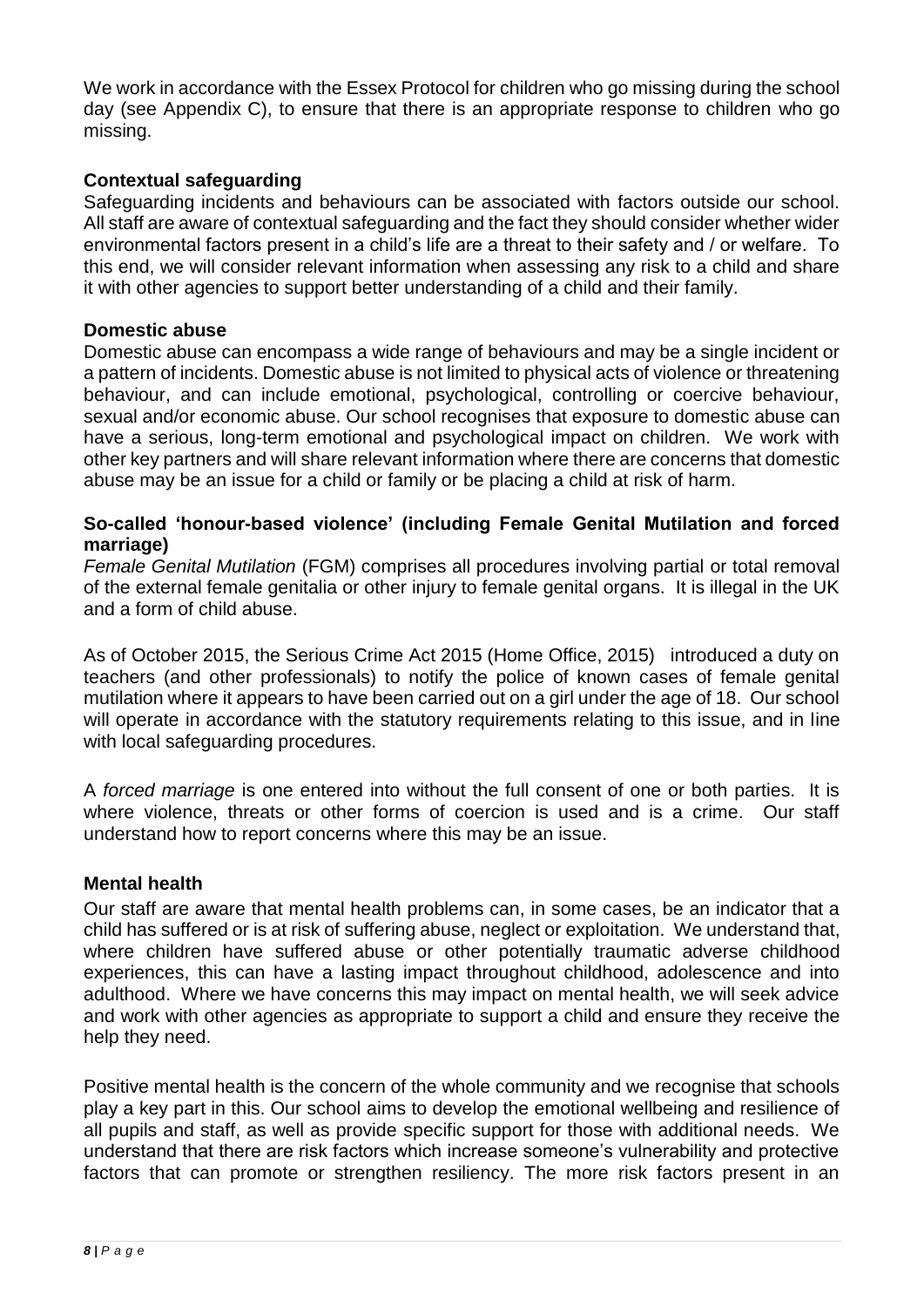individual's life, the more protective factors or supportive interventions are required to counter-balance and promote further growth of resilience.

It is vital that we work in partnership with parents to support the well-being of our pupils. Parents should share any concerns about the well-being of their child with school, so appropriate support and interventions can be identified and implemented.

#### **Online safety**

We recognise that our children are growing up in an increasingly complex world, living their lives on and offline. This presents many positive and exciting opportunities, but we recognise it also presents challenges and risks. Any pupil can be vulnerable online, and their vulnerability can fluctuate depending on their age, developmental stage and personal circumstance. We want to equip our pupils with the knowledge needed to make the best use of the internet and technology in a safe, considered and respectful way, so they are able to reap the benefits of the online world.

The range of online risks could be categorised as:

**content:** being exposed to illegal, inappropriate or harmful material; for example pornography, fake news, suicide, racist or radical and extremist views;

**contact:** being subjected to harmful online interaction with other users; for example peer to peer pressure, commercial advertising as well as adults posing as children or young adults with the intention to groom or exploit them for sexual, criminal, financial or other purposes;

**conduct:** personal online behaviour that increases the likelihood of, or causes, harm; for example making, sending and receiving explicit images, or online bullying

**commerce:** risks such as online gambling, inappropriate advertising, phishing and / or financial scams

All staff in our school are aware of the risks to children online and we seek to help children keep themselves safe online in a range of ways - further information about our approach to online safety is available in our Use of Technology Policy.

#### **Peer on peer abuse**

Our school may be the only stable, secure and safe element in the lives of children at risk of, or who have suffered harm. Nevertheless, whilst at school, their behaviour may be challenging and defiant, or they may instead be withdrawn, or display abusive behaviours towards other children. Our school recognises that some children may abuse their peers and that this may happen in school, or outside of it. Any incidents of peer on peer abuse will be managed in the same way as any other child protection concern and will follow the same procedures. We will seek advice and support from other agencies as appropriate.

This should be read in conjunction with our behaviour and anti bullying policies which address specifically the incidents that are more likely to arise in our setting and in our age children regarding peer to peer.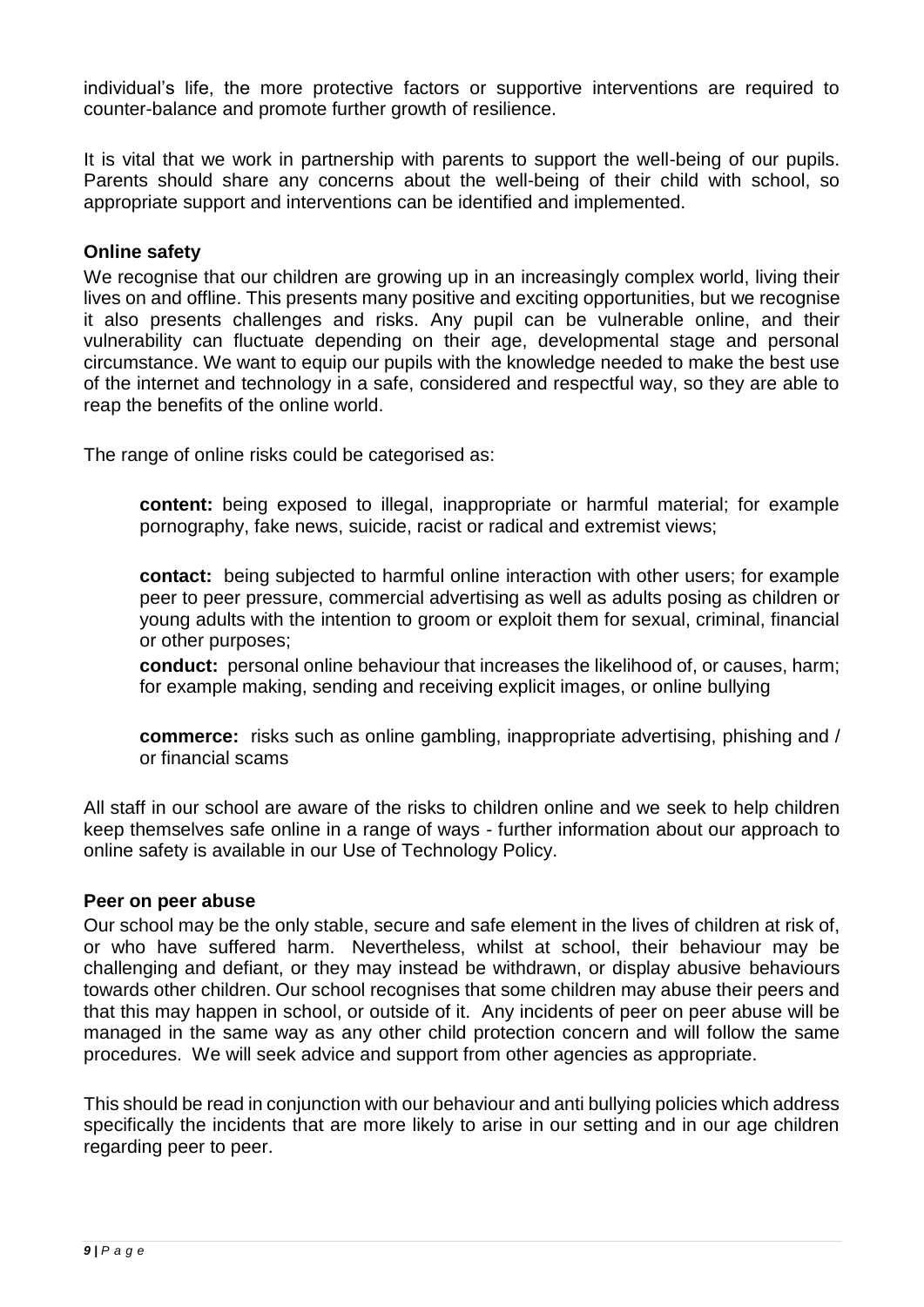Our school recognises that, even though peer on peer abuse / harmful sexual abuse may not reported, it is likely that it is occurring and we are clear there is a zero tolerance to inappropriate or abusive behaviour. We understand the barriers which may prevent a child from reporting abuse and work actively to remove these.

Peer on peer abuse can manifest itself in many ways. This may include bullying (including cyber bullying), physical abuse, sexual violence / sexual harassment, 'up-skirting', 'sexting' or initiation / hazing type violence and rituals. We do not tolerate any harmful behaviour in school and will take swift action to intervene where this occurs, challenging inappropriate behaviours when they occur – we do not normalise abuse, nor allow a culture where it is tolerated.

We use lessons and assemblies to help children understand, in an age-appropriate way, what abuse is and we encourage them to tell a trusted adult if someone is behaving in a way that makes them feel uncomfortable. Our school understands the different gender issues that can be prevalent when dealing with peer on peer abuse. We will never make a child feel ashamed for reporting abuse, nor that they are creating a problem by doing so.

#### **Prevention of radicalisation**

As of July 2015, the [Counter-Terrorism and Security Act \(HMG, 2015\)](http://www.legislation.gov.uk/ukpga/2015/6/contents) placed a new duty on schools and other education providers. Under section 26 of the Act, schools are required, in the exercise of their functions, to have "due regard to the need to prevent people from being drawn into terrorism". This duty is known as the Prevent duty.

It requires schools to:

- teach a broad and balanced curriculum which promotes spiritual, moral, cultural, mental and physical development of pupils and prepares them for the opportunities, responsibilities and experiences of life and must promote community cohesion
- be safe spaces in which children / young people can understand and discuss sensitive topics, including terrorism and the extremist ideas that are part of terrorist ideology, and learn how to challenge these ideas
- be mindful of their existing duties to forbid political indoctrination and secure a balanced presentation of political issues

CHANNEL is a national programme which focuses on providing support at an early stage to people identified as vulnerable to being drawn into terrorism.

Our school operates in accordance with local procedures for PREVENT and with other agencies, sharing information and concerns as appropriate. Where we have concerns about extremism or radicalisation, we will seek advice from appropriate agencies and, if necessary, refer to Social Care and / or the Channel Panel.

#### **Serious violence**

All staff are aware of the risk factors and indicators which may signal that children are at risk from or involved with serious violent crime. These may include increased absence from school, a change in friendships or relationships with older individuals or groups, a significant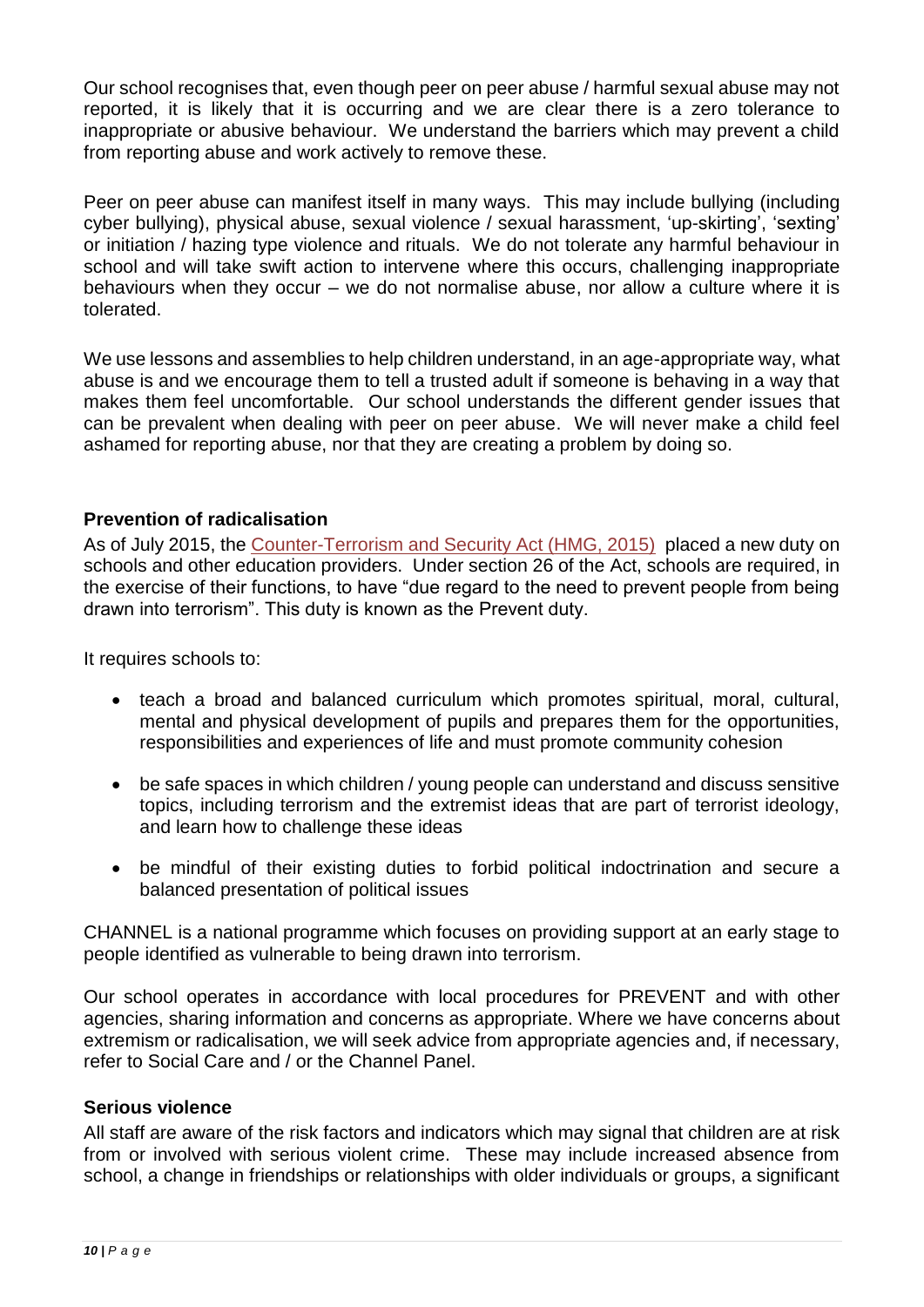decline in performance, signs of self-harm or a significant change in well-being, or signs of assault or unexplained injuries. Unexplained gifts or new possessions could also indicate that a child has been approached by, or is involved with, individuals associated with criminal networks or gangs.

## **5. Children potentially at risk of greater harm**

We recognise that some children may potentially be at risk of greater harm and require additional help and support. These may be children with a Child in Need or Child Protection Plan, those in Care or previously in Care or those requiring mental health support. We work with Social Care and other appropriate agencies to ensure there is a joined-up approach to planning for these children and that they receive the right help at the right time.

Our school understands that children with special educational needs (SEN) and / or disabilities can face additional safeguarding challenges. Barriers can exist when recognising abuse and neglect in this group of children. These can include:

- Assumptions that indicators of possible abuse such as behaviour, mood and injury relate to the child's disability, without further exploration
- That they may be more prone to peer group isolation than others
- The potential to be disproportionally impacted by things like bullying, without outwardly showing signs
- Communication difficulties in overcoming these barriers

#### **6. Procedures**

Our school works with key local partners to promote the welfare of children and protect them from harm. This includes providing a co-ordinated offer of early help when additional needs of children are identified and contributing to inter-agency plans which provide additional support (through a Child in Need or a Child Protection plan).

All staff members have a duty to identify and respond to suspected / actual abuse or disclosures of abuse. Any member of staff, volunteer or visitor to the school who receives a disclosure or allegation of abuse, or suspects that abuse may have occurred **must** report it immediately to the designated safeguarding lead (or, in their absence, the deputy designated safeguarding lead).

All action is taken in accordance with the following guidance;

- Essex Safeguarding Children Board guidelines the SET (Southend, Essex and Thurrock) Child Protection Procedures (ESCB, 2019)
- **[Essex Effective Support](https://www.essex.gov.uk/report-a-concern-about-a-child)**
- Keeping Children Safe in Education (DfE, 2021)
- Working Together to Safeguard Children (DfE, 2018)
- 'Effective Support for Children and Families in Essex' (ESCB)
- PREVENT Duty Counter-Terrorism and Security Act (HMG, 2015)

Any staff member or visitor to the school must refer any concerns to the designated safeguarding lead or deputy designated safeguarding lead. Where there is risk of immediate harm, concerns will be referred by telephone to the Children and Families Hub and / or the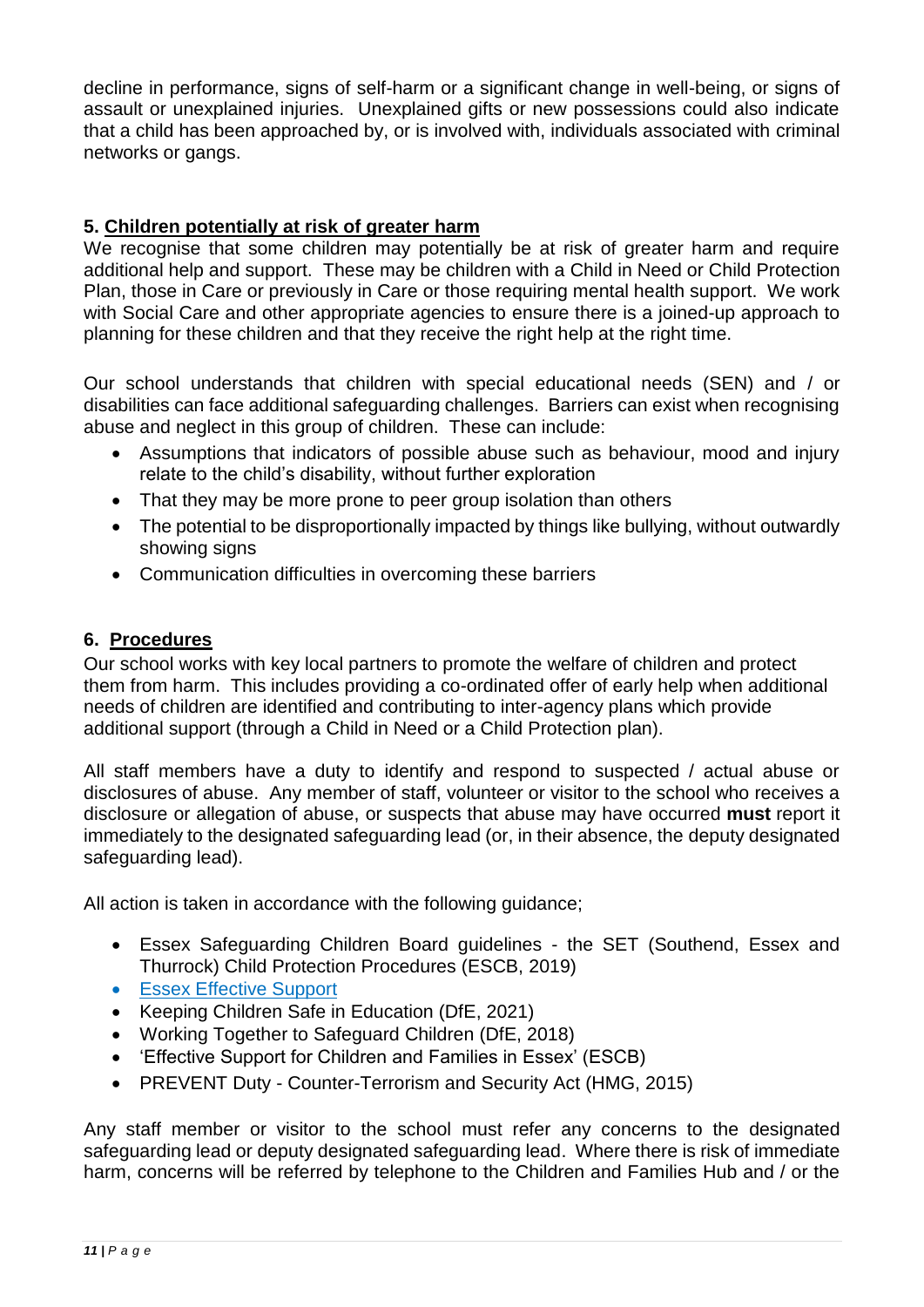Police. Less urgent concerns or requests for support will be sent to the Children and Families Hub via [Essex Effective Support.](https://www.essex.gov.uk/report-a-concern-about-a-child) The school may also seek advice from Social Care or another appropriate agency about a concern, if we are unsure how to respond to it. Wherever possible, we will share any safeguarding concerns, or an intention to refer a child to Children's Social Care, with parents or carers. However, we will not do so where it is felt that to do so could place a child at greater risk of harm or impede a criminal investigation. If it is necessary for another agency to meet with a child in school, we will always seek to inform parents or carers, unless we are advised not to by that agency. On occasions, it may be necessary to consult with the Children and Families Hub and / or Essex Police for advice on when to share information with parents / carers.

If a member of staff continues to have concerns about a child and feels the situation is not being addressed or does not appear to be improving, all staff understand they should press for re-consideration of the case with the designated safeguarding lead.

If, for any reason, the designated safeguarding lead (or deputy) is not available, this will not delay appropriate action being taken. Safeguarding contact details are displayed in the school to ensure that all staff members have unfettered access to safeguarding support, should it be required. Any individual may refer to Social Care where there is suspected or actual risk of harm to a child.

When new staff, volunteers or regular visitors join our school they are informed of the safeguarding arrangements in place, the name of the designated safeguarding lead (and deputy/deputies) and how to share concerns with them.

# **7. Training**

In line with statutory requirements, the designated safeguarding lead (and deputy/deputies) undertake Level 3 child protection training at least every two years. The Headteacher, all staff members and governors receive appropriate child protection training which is regularly updated and in line with advice from the Essex Safeguarding Children Board (ESCB). In addition, all staff members and other adults working with children in our school receive safeguarding and child protection updates as required, but at least annually, to provide them with relevant skills and knowledge to safeguard children effectively. Records of any child protection training undertaken is kept for all staff and governors.

The school ensures that the designated safeguarding lead (and deputy) also undertakes training in inter-agency working and other matters as appropriate

# **8. Professional confidentiality**

Confidentiality is an issue which needs to be discussed and fully understood by all those working with children, particularly in the context of child protection. A member of staff must never guarantee confidentiality to anyone about a safeguarding concern (including parents / carers or pupils) or promise to keep a secret. In accordance with statutory requirements, where there is a child protection concern, this must be reported to the designated safeguarding lead and may require further referral to and subsequent investigation by appropriate authorities.

Information on individual child protection cases may be shared by the designated safeguarding lead (or deputy) with other relevant staff members. This will be on a 'need to know' basis only and where it is in the child's best interests to do so.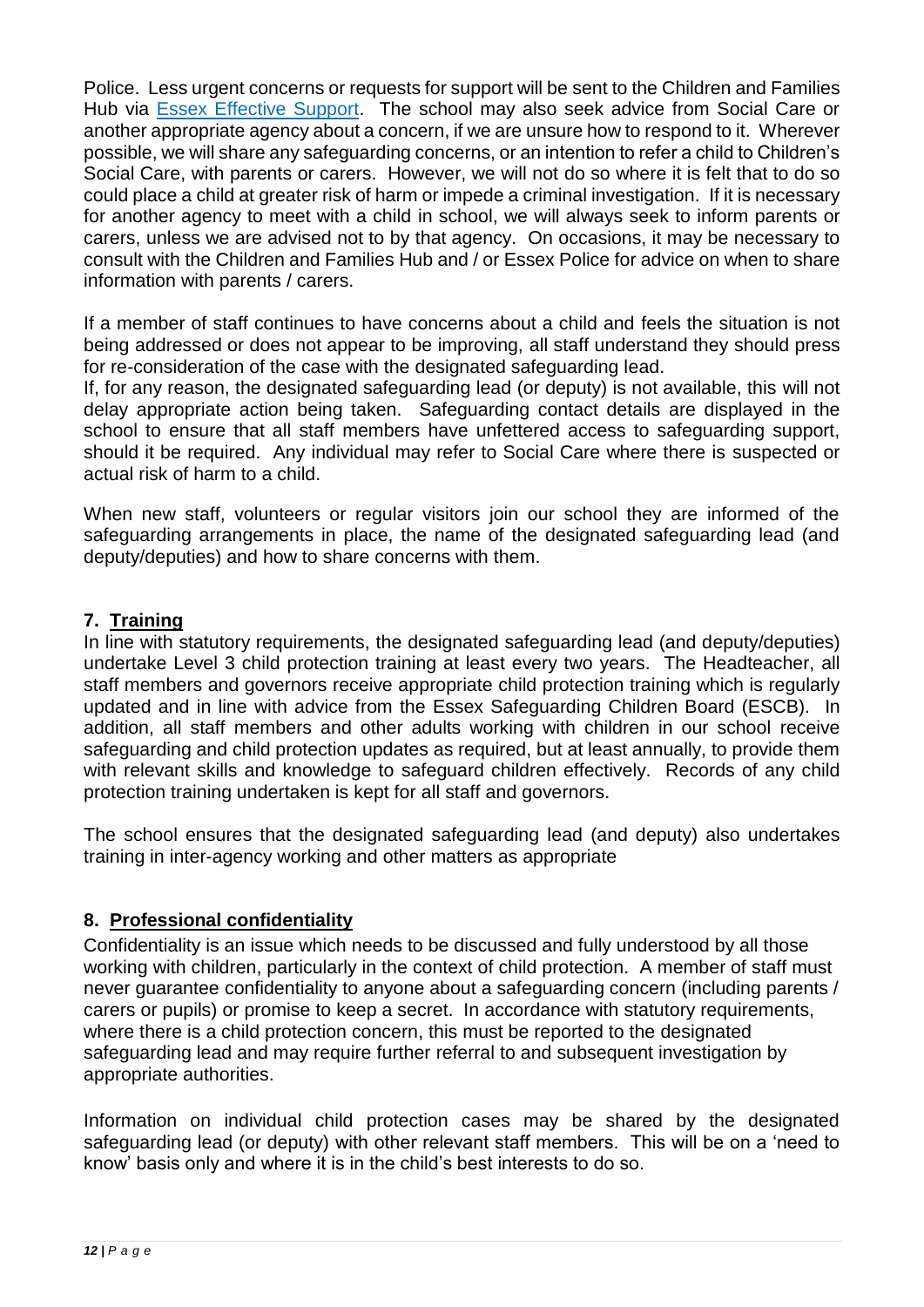# **9. Records and information sharing**

Well-kept records are essential to good child protection practice. Our school is clear about the need to record any concern held about a child or children within our school and when these records should be shared with other agencies.

Where there are concerns about the safety of a child, the sharing of information in a timely and effective manner between organisations can reduce the risk of harm. Whilst the Data Protection Act 2018 places duties on organisations and individuals to process personal information fairly and lawfully, it is not a barrier to sharing information where the failure to do so would result in a child or vulnerable adult being placed at risk of harm. Similarly, human rights concerns, such as respecting the right to a private and family life would not prevent sharing information where there are real safeguarding concerns. Fears about sharing information cannot be allowed to stand in the way of the need to safeguard and promote the welfare of children at risk of abuse or neglect. Generic data flows related to child protection are recorded in our Records of Processing Activity and regularly reviewed; and our online school privacy notices accurately reflect our use of data for child protection purposes.

Any member of staff receiving a disclosure of abuse or noticing signs or indicators of abuse, will record it as soon as possible, noting what was said or seen (if appropriate, using a body map to record), giving the date, time and location. All records will be dated and signed and will include the action taken. This is then presented to the designated safeguarding lead (or deputy), who will decide on appropriate action and record this accordingly.

Any records related to child protection are kept on an individual child protection file for that child (which is separate to the pupil file). All child protection records are stored securely and confidentially and will be retained for 25 years after the pupil's date of birth, or until they transfer to another school / educational setting.

In line with statutory guidance, where a pupil transfers from our school to another school / educational setting (including colleges), their child protection records will be forwarded to the new educational setting. These will be marked 'Confidential' and for the attention of the receiving school's designated safeguarding lead, with a return address on the envelope so it can be returned to us if it goes astray. We will obtain evidence that the paperwork has been received by the new school and then destroy any copies held in our school. Where appropriate, the designated safeguarding lead may also make contact with the new educational setting in advance of the child's move there, to enable planning so appropriate support is in place when the child arrives.

Where a pupil joins our school, we will request child protection records from the previous educational establishment (if none are received).

#### **10. Interagency working**

It is the responsibility of the designated safeguarding lead to ensure that the school is represented at, and that a report is submitted to, any statutory meeting called for children on the school roll or previously known to them. Where possible and appropriate, any report will be shared in advance with the parent(s) / carer(s). The member of staff attending the meeting will be fully briefed on any issues or concerns the school has and be prepared to contribute to the discussions.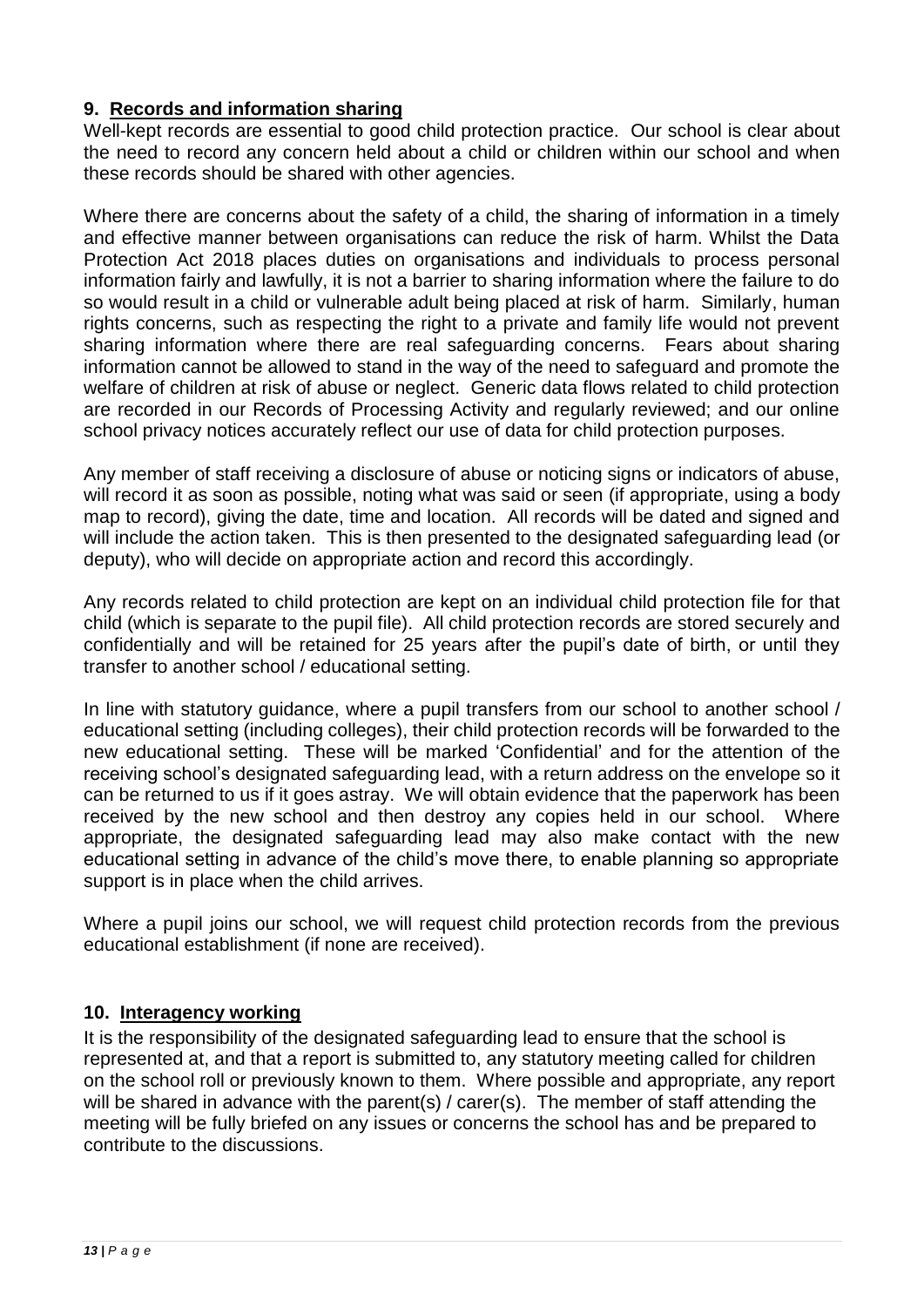If a child is subject to a Care, Child Protection or a Child in Need plan, the designated safeguarding lead will ensure the child is monitored regarding their school attendance, emotional well-being, academic progress, welfare and presentation. If the school is part of the core group, the designated safeguarding lead will ensure the school is represented, provides appropriate information and contributes to the plan at these meetings. Any concerns about the Child Protection plan and / or the child's welfare will be discussed and recorded at the core group meeting, unless to do so would place the child at further risk of significant harm. In this case the designated safeguarding lead will inform the child's key worker immediately and then record that they have done so and the actions agreed.

## **11. Allegations about members of the workforce**

All staff members are made aware of the boundaries of appropriate behaviour and conduct. These matters form part of staff induction and are outlined in the Staff Behaviour policy / Code of Conduct. The school works in accordance with statutory guidance and the SET procedures (ESCB, 2019) in respect of allegations against an adult working with children (in a paid or voluntary capacity).

The school has processes in place for reporting any concerns about a member of staff (or any adult working with children). Any concerns about the conduct of a member of staff must be referred to the Headteacher (or the Deputy Headteacher in their absence), as they have responsibility for managing employment issues. Where the allegation concerns an agency member of staff, the Headteacher (or Deputy) will liaise with the agency, while following due process.

Where the concern involves the headteacher, it should be reported direct to the Chair of Governors.

The SET procedures (ESCB, 2019) require that, where an allegation against a member of staff is received, the Headteacher, senior named person or the Chair of Governors must inform the duty Local Authority Designated Officer (LADO) in the Children's Workforce Allegations Management Team on **03330 139 797** within one working day. However, wherever possible, contact with the LADO will be made immediately as they will then advise on how to proceed and whether the matter requires Police involvement. This will include advice on speaking to pupils and parents and HR. The school does not carry out any investigation before speaking to the LADO.

Staffing matters are confidential and the school operates within a statutory framework around Data Protection.

# **12. Use of reasonable force**

The term 'reasonable force' covers a broad range of actions used by staff that involve a degree of physical contact to control or restrain children. There are circumstances when it is appropriate for staff to use reasonable force to safeguard children and young people, such as guiding a child to safety or breaking up a fight. 'Reasonable' means using no more force than is needed. Our school works in accordance with statutory and local guidance on the use of reasonable force *(see section 2)* and recognises that where intervention is required, it should always be considered in a safeguarding context.

#### **13. Whistleblowing**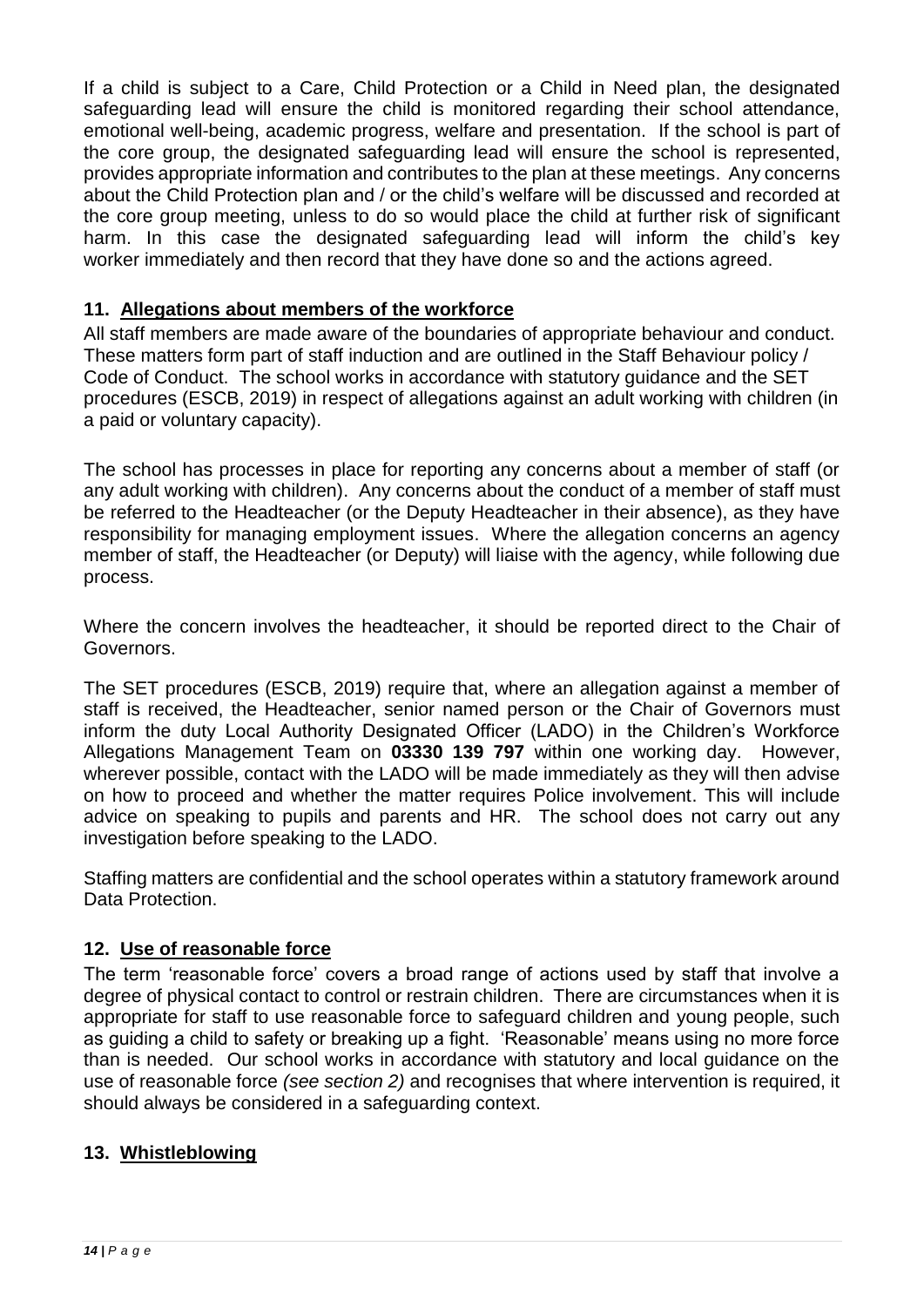All members of staff and the wider school community should be able to raise concerns about poor or unsafe practice and feel confident any concern will be taken seriously by the school leadership team. We have 'whistleblowing' procedures in place and these are available in the school Whistleblowing Policy. However, for any member of staff who feels unable to raise concerns internally, or where they feel their concerns have not been addressed, they may contact the [NSPCC whistleblowing helpline](https://www.nspcc.org.uk/what-you-can-do/report-abuse/dedicated-helplines/whistleblowing-advice-line/) on: 0800 028 0285 (line is available from 8:00 AM to 8:00 PM, Monday to Friday) or by email at: [help@nspcc.org.uk.](mailto:help@nspcc.org.uk)

Parents or others in the wider school community with concerns can contact the NSPCC general helpline on: 0808 800 5000 (24 hour helpline) or email: [help@nspcc.org.uk](mailto:help@nspcc.org.uk) .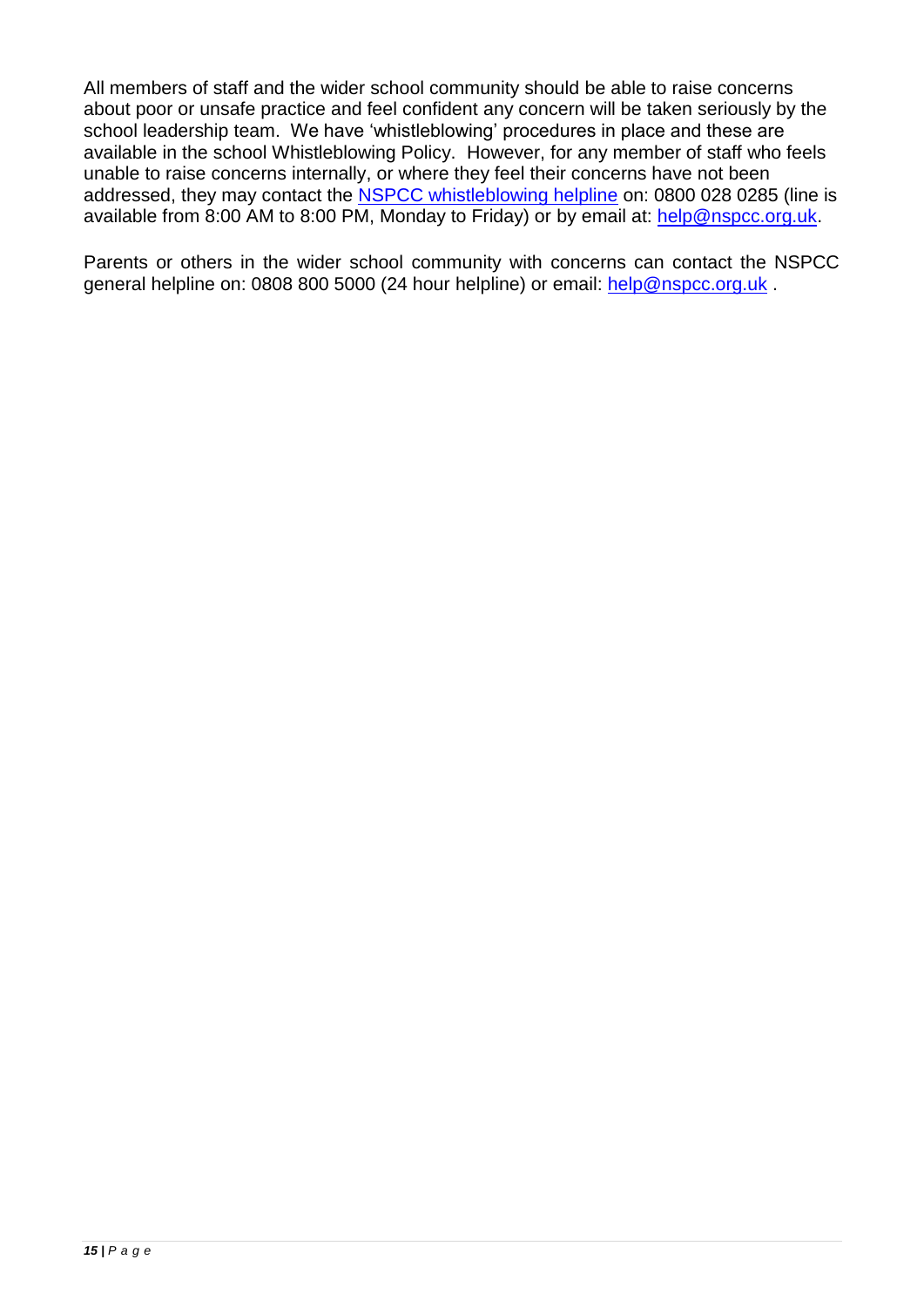

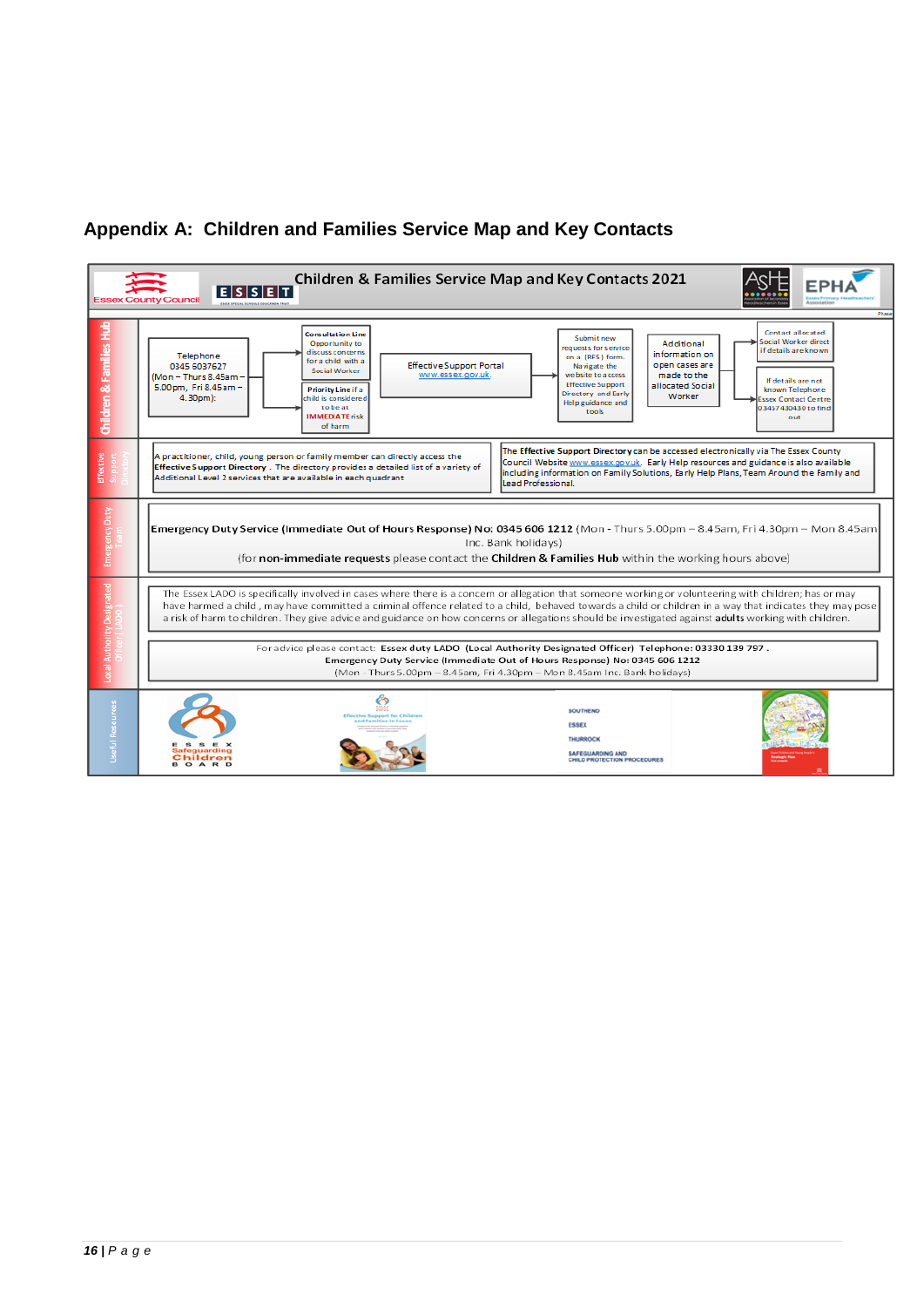

## **Appendix B: Essex Windscreen of Need and levels of intervention**

All partners working with children, young people and their families will offer support as soon as we are aware of any additional needs. We will always seek to work together to provide support to children, young people and their families at the lowest level possible in accordance with their needs

Children with **Additional** needs are best supported by those who already work with them, such as Family Hubs or schools, organising additional support with local partners as needed. When an agency is supporting these children, an Early Help Plan and a Lead Professional are helpful to share information and co-ordinate work alongside the child and family.

For children whose needs are **Intensive**, a coordinated multi-disciplinary approach is usually best, involving either an Early Help Plan or a Shared Family Assessment (SFA), with a Lead Professional to work closely with the child and family to ensure they receive all the support they require. Examples of intensive services are children's mental health services and Family Solutions.

**Specialist** services are where the needs of the child are so great that statutory and/or specialist intervention is required to keep them safe or to ensure their continued development. Examples of specialist services are Children's Social Care or Youth Offending Service. By working together effectively with children that have additional needs and by providing coordinated multidisciplinary/agency support and services for those with intensive needs, we seek to prevent more children and young people requiring statutory interventions and reactive specialist services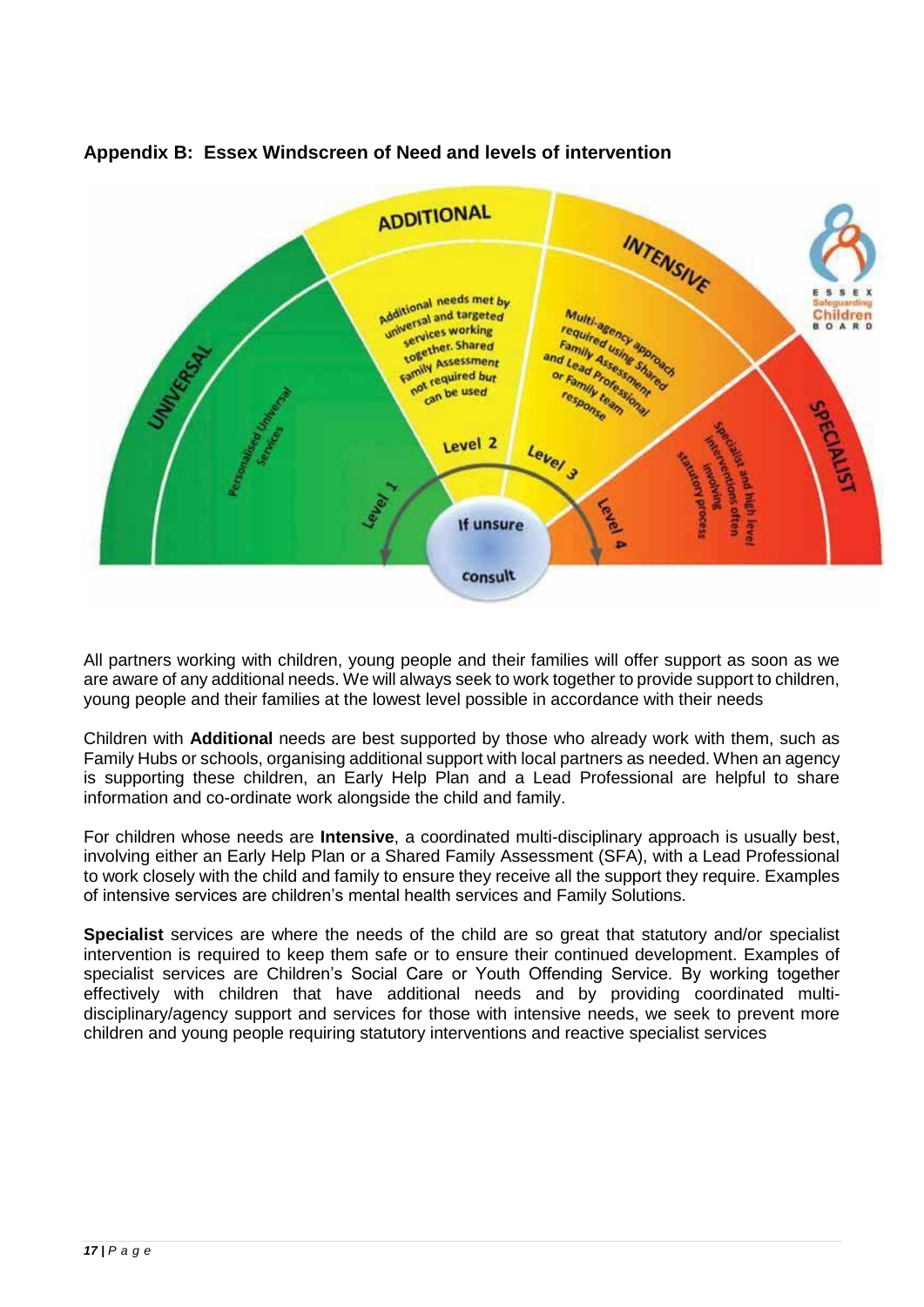## **Arrangements for children who go missing during the school day**

#### **Definition of Missing**

*The definition of missing used in Essex is 'anyone whose whereabouts cannot be established will be considered as missing until located and his or her well-being confirmed'.*

(College of Policing Authorised Professional Practice Guidance)

#### 1. **Introduction**

This guidance sets out the procedures to follow when children go missing from schools and other educational settings, hereafter referred to as educational settings.

Missing children are among the most vulnerable in our community. Sometimes children go missing from educational settings; when this occurs, it is important that action is taken quickly to address this, and in line with local procedures.

This document should be read in conjunction with the educational setting's Child Protection Policy, and the Southend, Essex and Thurrock Child Protection Procedures (SET Procedures).

- [Essex Schools Infolink](https://schools.essex.gov.uk/pupils/Safeguarding/Templates_for_Reporting_and_Recording_Child_Protection_Concerns/Pages/default.aspx) for the model Child Protection Policy and other resources
- [Essex Safeguarding Children Board](https://www.escb.co.uk/) for the SET Procedures and other resources

A child going missing could be a 'one-off' incident that, following investigation, does not need further work. However, a child going missing frequently could be an indicator of underlying exploitation or other forms of child abuse.

Educational settings should consider missing episodes like any other child protection concern and take action as appropriate, for example, by contacting parents/carers, the Children & Families Hub consultation line, and in an emergency, the priority line or the police. It may be appropriate to use the Early Help Procedures (including holding a Team Around the Family meeting) to address the issues and prevent escalation. Advice should be sought and concerns should be escalated if there is no improvement.

Where children missing frequently are open to Children's Social Care, a Missing Prevention Plan may be in place. Where this is the case, the educational setting may be set actions as part of the Missing Prevention Plan and should receive a copy if consent has been provided.

#### **2. When a child goes missing**

When it is suspected that a child is missing from an educational setting this must be addressed immediately. Active steps to locate the child should be taken, for example, searching the premises and surrounding areas, contacting the child by phone, text and social media, and contacting their parents/carers. If none of these actions locate the child, then they must be reported missing to the Police by dialling 101, **or 999 if there is a belief that the child is immediately suffering significant harm.** It is important that the police are informed of any checks already completed as it may save time and prevent duplication of tasks set by the police to locate a child.